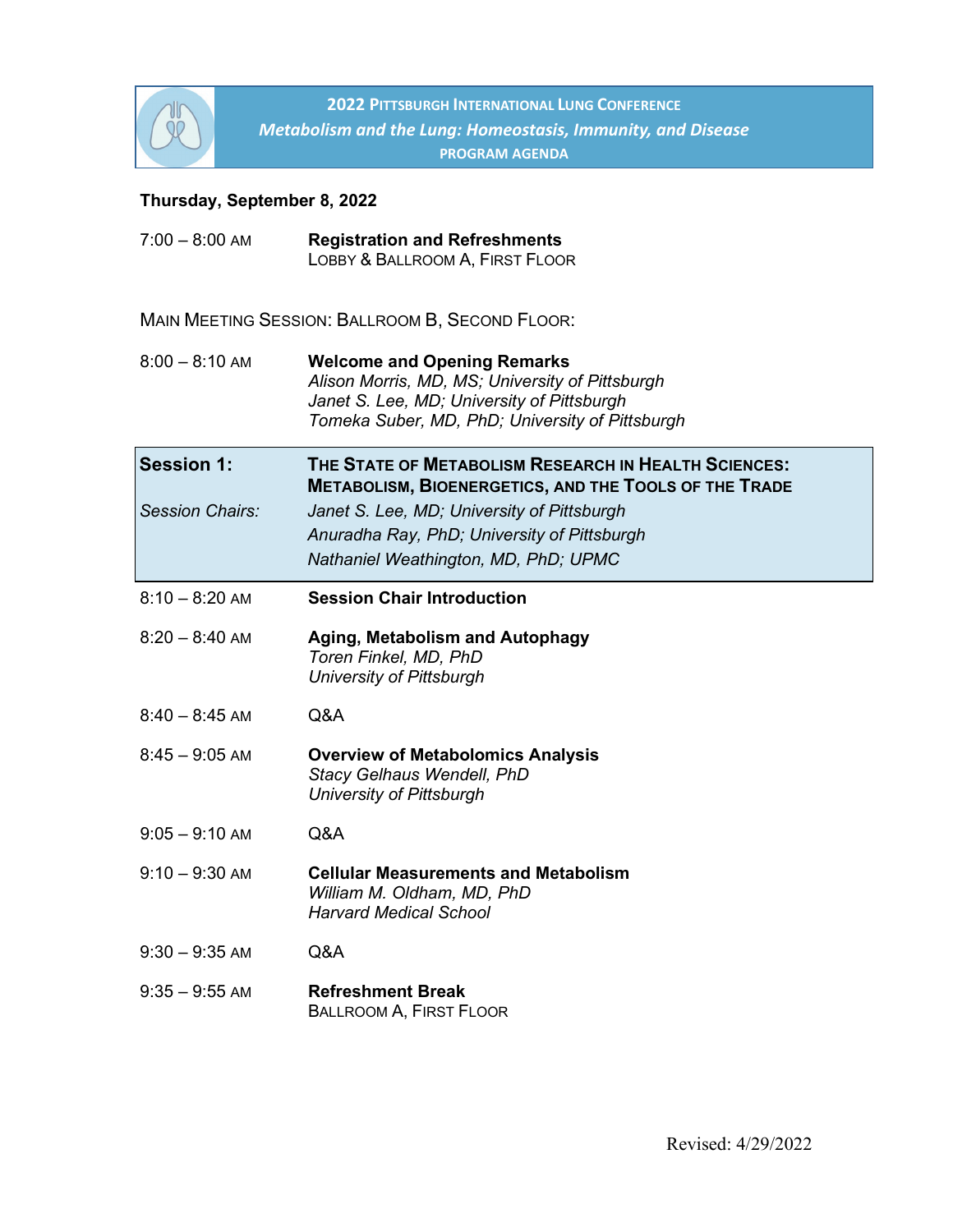# **Thursday, September 8, 2022** *(continued)*

MAIN MEETING SESSION: BALLROOM B, SECOND FLOOR:

| <b>Session 2:</b><br>Session Chairs: | <b>ALTERATIONS TO METABOLISM AS A DRIVER OF</b><br><b>PULMONARY VASCULAR DISEASE</b><br>Mark Gladwin, MD; University of Pittsburgh<br>Brett Kaufman, PhD; University of Pittsburgh |
|--------------------------------------|------------------------------------------------------------------------------------------------------------------------------------------------------------------------------------|
| $9:55 - 10:00$ AM                    | <b>Session Chair Introduction</b>                                                                                                                                                  |
| $10:00 - 10:20$ AM                   | Alterations to Metabolism as a Driver of Pulmonary Vascular<br><b>Disease</b><br>Sruti Shiva, PhD<br>University of Pittsburgh School of Medicine                                   |
| $10:20 - 10:25$ AM                   | Q&A                                                                                                                                                                                |
| $10:25 - 10:45$ AM                   | Noncoding RNAs Direct Metabolism in Pulmonary Hypertension<br><b>Physiology</b><br>Stephen Y. Chan, MD, PhD, FAHA<br>University of Pittsburgh School of Medicine                   |
| $10:45 - 10:50$ AM                   | Q&A                                                                                                                                                                                |
| $10:50 - 11:05$ AM                   | <b>Refreshment Break</b><br><b>BALLROOM A, FIRST FLOOR</b>                                                                                                                         |

MAIN MEETING SESSION: BALLROOM B, SECOND FLOOR:

| <b>Rapid Fire #1:</b><br>Moderators: | <b>YOUNG INVESTIGATOR ORAL PRESENTATIONS</b><br>Fernando Holguin, MD; University of Colorado, Denver<br>Tomeka Suber, MD, PhD; University of Pittsburgh |
|--------------------------------------|---------------------------------------------------------------------------------------------------------------------------------------------------------|
| $11:05 - 11:10$ AM                   | <b>Introductions</b>                                                                                                                                    |
| $11:10 - 11:20$ AM                   | Abstract Oral Presentation #1:<br>TBD<br>TBD                                                                                                            |
| $11:20 - 11:25$ AM                   | Q&A                                                                                                                                                     |
| $11:25 - 11:35$ AM                   | <b>Abstract Oral Presentation #2:</b><br>TBD<br>TBD                                                                                                     |
| $11:35 - 11:40$ AM                   | Q&A                                                                                                                                                     |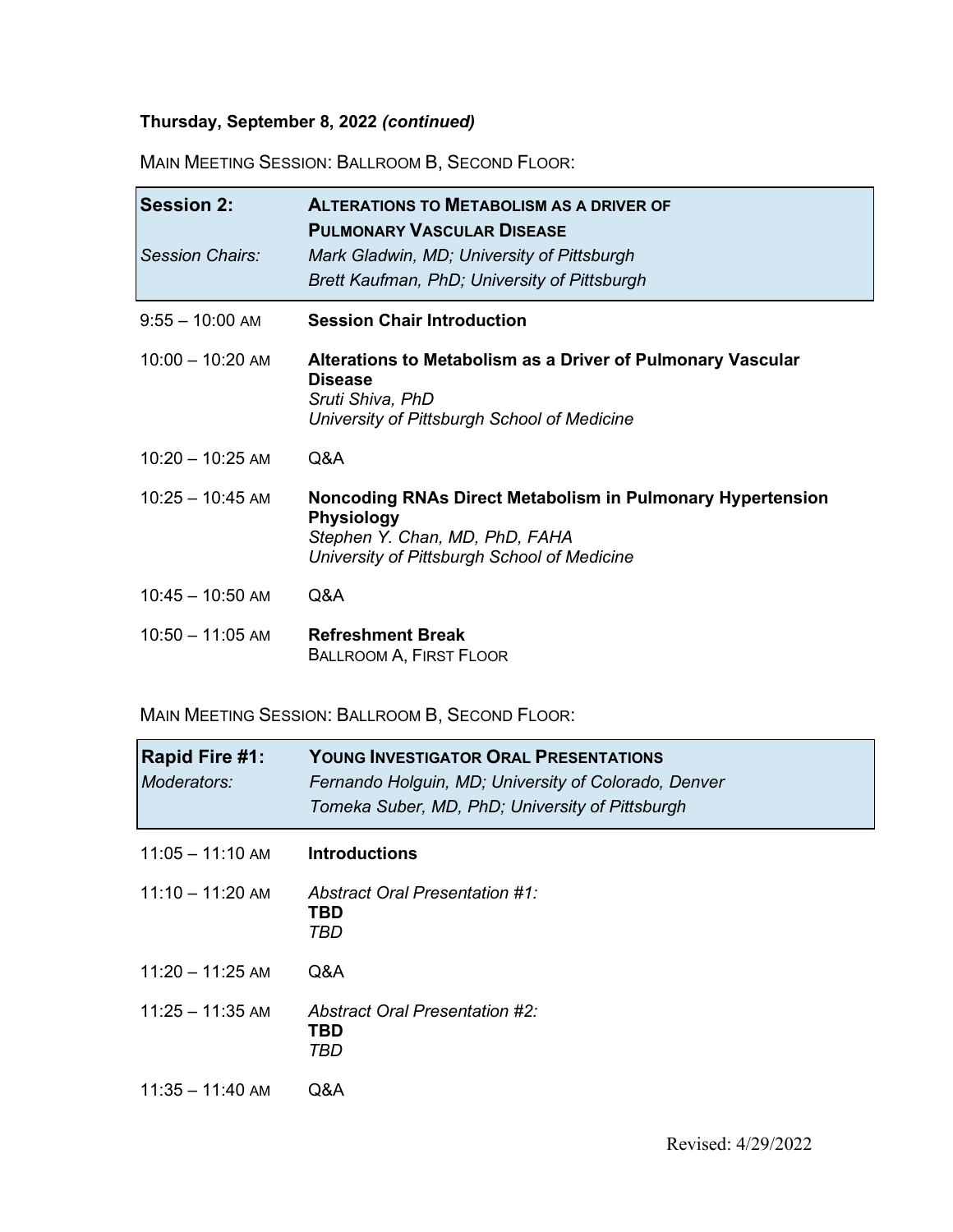### **Thursday, September 8, 2022** *(continued)*

| $11:40 - 11:50$ AM | <b>Abstract Oral Presentation #3:</b> |
|--------------------|---------------------------------------|
|                    | TRD                                   |
|                    | TRD                                   |

11:50 – 11:55 AM Q&A 12:00 – 12:45 PM **Lunch (provided)** GOLD ROOM, SECOND FLOOR

#### 12:45 – 2:00 PM **Poster Session and Refreshments BALLROOM A, FIRST FLOOR**

MAIN MEETING SESSION: BALLROOM B, SECOND FLOOR

| <b>Session 3:</b><br>Session Chairs: | <b>STUDYING AIRWAYS DISEASE THROUGH THE LENS OF METABOLISM</b><br>Oliver Eickelberg, MD; University of Pittsburgh<br>Frank Sciurba, MD; University of Pittsburgh |
|--------------------------------------|------------------------------------------------------------------------------------------------------------------------------------------------------------------|
| $2:00 - 2:10$ PM                     | <b>Session Chair Introduction</b>                                                                                                                                |
| $2:10 - 2:30$ PM                     | <b>Immunometabolism Changes in COPD Patients</b><br>Suzanne Cloonan, PhD<br><b>Trinity College, Dublin</b>                                                       |
| $2:30 - 2:35$ PM                     | Q&A                                                                                                                                                              |
| $2:35 - 2:55$ PM                     | The Interplay of Metabolism and Regenerative Signaling Pathways<br>in Chronic Lung Disease<br>Melanie Königshoff, MD, PhD<br><b>University of Pittsburgh</b>     |
| $2:55 - 3:00$ PM                     | Q&A                                                                                                                                                              |
| $3:00 - 3:20$ PM                     | Airway Neutrophil Metabolism Impacts Cystic Fibrosis Bacterial<br><b>Colonization</b><br><b>Prof Gerry McElvaney</b><br>Royal College of Surgeons in Ireland     |
| $3:20 - 3:25$ PM                     | Q&A                                                                                                                                                              |
| $3:25 - 3:45$ PM                     | <b>Refreshment Break</b><br><b>BALLROOM A, FIRST FLOOR</b>                                                                                                       |
|                                      | MAIN MEETING SESSION: BALLROOM B, SECOND FLOOR:                                                                                                                  |
| $C$ occion $\mathbf{A}$              | <b>INILOGRAPHIC THE DOLE OF METABOLIOM AND MITOGHOMPHA</b>                                                                                                       |

| <b>Session 4:</b> | <b>UNLOCKING THE ROLE OF METABOLISM AND MITOCHONDRIA</b><br>IN LUNG PARENCHYMAL DISEASE AND CANCER |
|-------------------|----------------------------------------------------------------------------------------------------|
| Session Chairs:   | Mauricio Rojas, MD; Ohio State University                                                          |
|                   | Nadia Hansel, MD; Johns Hopkins School of Medicine                                                 |

Revised: 4/29/2022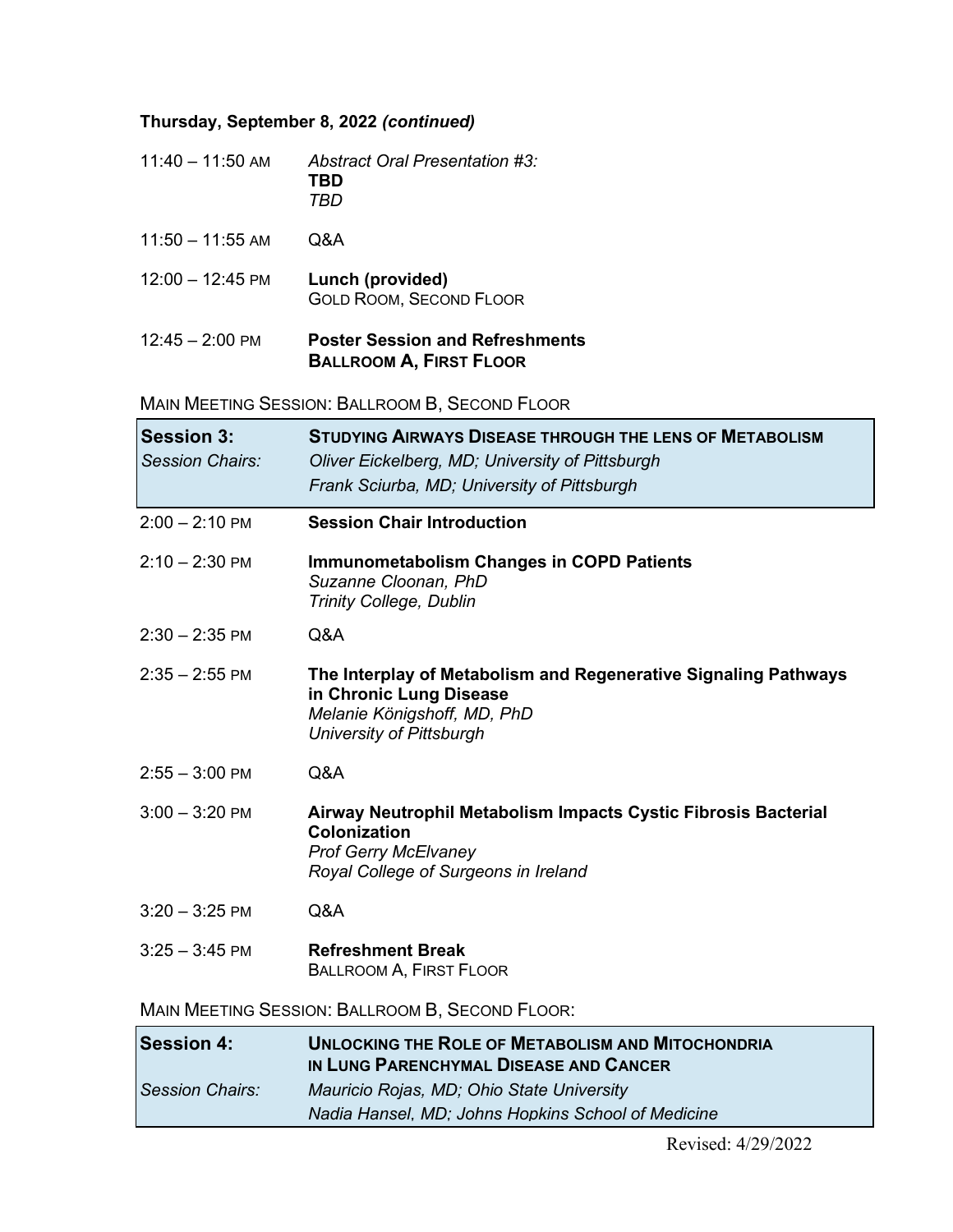# **Thursday, September 8, 2022** *(continued)*

| $3:45 - 3:50$ PM | <b>Session Chair Introduction</b>                                                                                                                                            |
|------------------|------------------------------------------------------------------------------------------------------------------------------------------------------------------------------|
| $3:50 - 4:10$ PM | Mitochondrial Changes in Idiopathic Pulmonary Fibrosis<br>Ana Mora, MD<br><b>Ohio State University</b>                                                                       |
| $4:10 - 4:15$ PM | Q&A                                                                                                                                                                          |
| $4:15 - 4:35$ PM | Diverse Metabolic Signaling in Myeloid Cells as a Driver of Fibrotic<br><b>Lung Disease</b><br><b>GR Scott Budinger, MD</b><br>Northwestern Feinberg School of Medicine      |
| $4:35 - 4:40$ PM | Q&A                                                                                                                                                                          |
| $4:40 - 5:00$ PM | <b>Crosstalk Between Tumor and Immune Metabolism in the Cancer</b><br><b>Microenvironment</b><br>Greg M. Delgoffe, PhD<br><b>University of Pittsburgh</b>                    |
| $5:00 - 5:05$ PM | Q&A                                                                                                                                                                          |
| $5:05 - 5:25$ PM | Mitochondria of Alveolar Type 2 Cells Determine Severity of the<br>Lung's Innate Immunity<br>Jahar Bhattacharya, MD, DPhil<br>Vagelos Columbia College of P&S                |
| $5:25 - 5:30$ PM | Q&A                                                                                                                                                                          |
| 5:45 PM          | <b>Adjournment</b>                                                                                                                                                           |
| $5:45 - 6:15$ PM | <b>Travel Time to Reception</b>                                                                                                                                              |
| $6:00 - 9:00$ PM | <b>Reception</b><br><b>CARNEGIE SCIENCE CENTER</b><br>(please wear your name badge for admittance)                                                                           |
|                  | Special guest speaker:<br><b>Augustine M.K. Choi, MD</b><br>Stephen and Suzanne Weiss Dean, Weill Cornell Medicine<br><b>Provost for Medical Affairs, Cornell University</b> |
| 9:00 PM          | <b>Return Transportation to Hotels</b>                                                                                                                                       |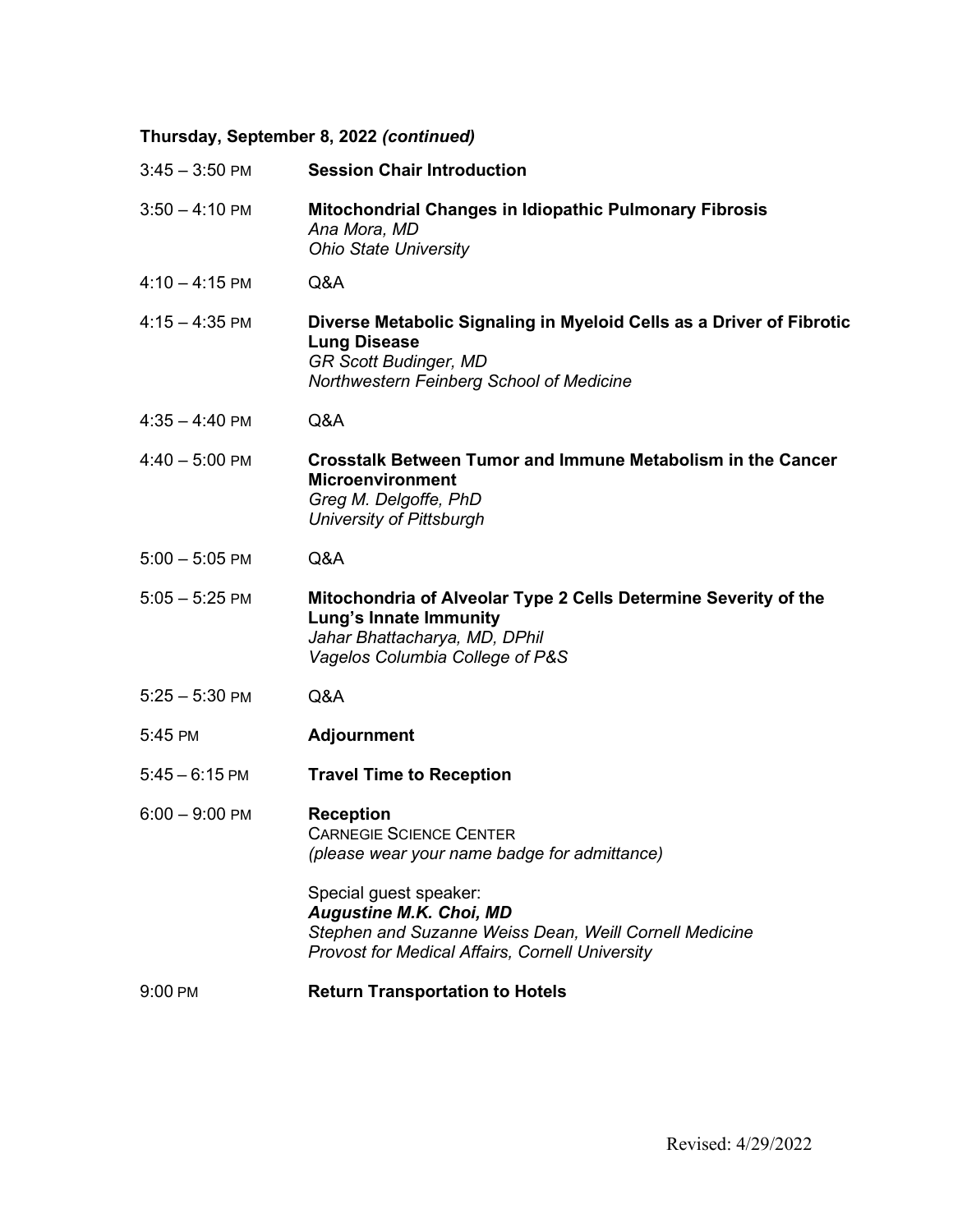## **Friday, September 9, 2022**

| $7:30 - 8:00$ AM | <b>Registration and Refreshments</b> |
|------------------|--------------------------------------|
|                  | LOBBY & BALLROOM A, FIRST FLOOR      |

MAIN MEETING SESSION: BALLROOM B, SECOND FLOOR:

| $8:00 - 8:10$ AM                            | <b>WELCOME</b>                                                                                                                                                  |
|---------------------------------------------|-----------------------------------------------------------------------------------------------------------------------------------------------------------------|
| <b>Session 5:</b>                           | <b>METABOLISM AS A DRIVER OF IMMUNE RESPONSES AND</b><br>IN PULMONARY TRANSPLANT                                                                                |
| Session Chairs:                             | Mark Snyder, MD; University of Pittsburgh<br>Jason D. Christie, MD, MSCE; University of Pennsylvania                                                            |
| $8:10 - 8:15$ AM                            | <b>Session Chair Introduction</b>                                                                                                                               |
| $8:15 - 8:35$ AM                            | Mitochondrial ROS Fine-tunes Lung Dendritic Cells to Regulate<br><b>Allergic Disease</b><br>Anuradha Ray, PhD<br><b>University of Pittsburgh</b>                |
| $8:35 - 8:40$ AM                            | Q&A                                                                                                                                                             |
| $8:40 - 9:00$ AM                            | Immunometabolism as a Determinant in Success or Failure of<br><b>Bone Marrow Transplant</b><br>Craig A. Byersdorfer, MD, PhD<br><b>University of Pittsburgh</b> |
| $9:00 - 9:05$ AM                            | Q&A                                                                                                                                                             |
| $9:05 - 9:20$ AM                            | <b>Refreshment Break</b><br><b>BALLROOM A, FIRST FLOOR</b>                                                                                                      |
|                                             | MAIN MEETING SESSION: BALLROOM B, SECOND FLOOR:                                                                                                                 |
| <b>Session 6:</b><br><b>Session Chairs:</b> | <b>MODULATIONS OF METABOLISM IN IMMUNITY AND INFECTION</b><br>Barbara Methé, PhD; University of Pittsburgh<br>Prabir Ray, PhD; University of Pittsburgh         |
| $9:20 - 9:25$ AM                            | <b>Session Chair Introduction</b>                                                                                                                               |
| $9:25 - 9:45$ AM                            | Persistence of Klebsiella and Pseudomonas in the Respiratory                                                                                                    |

9:25 – 9:45 AM **Persistence of Klebsiella and Pseudomonas in the Respiratory Tract by Metabolite Adaptation and Implications in Pathogenicity** *Alice Prince, MD Columbia University*

9:45 – 9:50 AM Q&A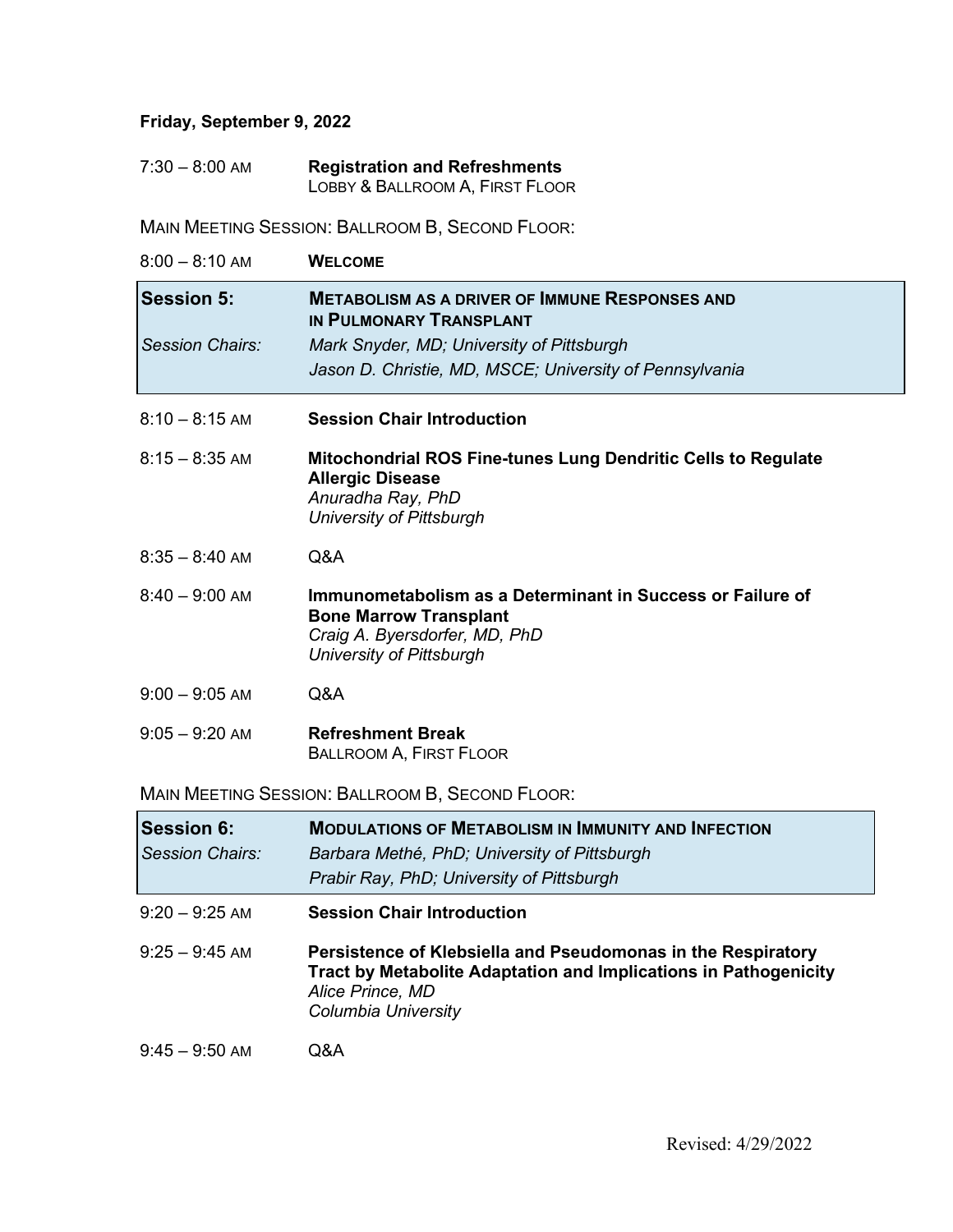#### **Friday, September 9, 2022** *(continued)*

9:50 – 10:10 AM **Metabolic Determinants in the Pathogenesis of Legionella Infection** *Sunny Shin, PhD University of Pennsylvania*

- 10:10 10:15 AM Q&A
- 10:15 10:35 AM **Pseudomonas Microbial Metabolism and Adaptation in the CF Microenvironment** *Jennifer M. Bomberger, PhD University of Pittsburgh*
- 10:35 10:40 AM Q&A
- 10:40 11:00 AM **Refreshment Break** BALLROOM A, FIRST FLOOR

MAIN MEETING SESSION: BALLROOM B, SECOND FLOOR:

| Rapid Fire #2:<br>Moderator:          | <b>YOUNG INVESTIGATOR ORAL PRESENTATIONS</b><br>Jessica Bon, MD, MS; University of Pittsburgh<br>Anna Zemke, MD, PhD; University of Pittsburgh |
|---------------------------------------|------------------------------------------------------------------------------------------------------------------------------------------------|
| $11:00 - 11:05$ AM                    | <b>Introductions</b>                                                                                                                           |
| $11:05 - 11:15$ AM                    | Abstract Oral Presentation #4:<br>TBD<br><b>TBD</b>                                                                                            |
| $11:15 - 11:20$ AM                    | Q&A                                                                                                                                            |
| $11:20 - 11:30$ AM                    | Abstract Oral Presentation #5:<br>TBD<br>TBD                                                                                                   |
| $11:30 - 11:35$ AM                    | Q&A                                                                                                                                            |
| $11:35 - 11:45$ AM                    | Abstract Oral Presentation #6:<br>TBD<br>TBD                                                                                                   |
| $11:45 - 11:50$ AM                    | Q&A                                                                                                                                            |
| Friday, September 9, 2022 (continued) |                                                                                                                                                |

11:50 AM – 1:00 PM **Lunch (provided)** GOLD ROOM, SECOND FLOOR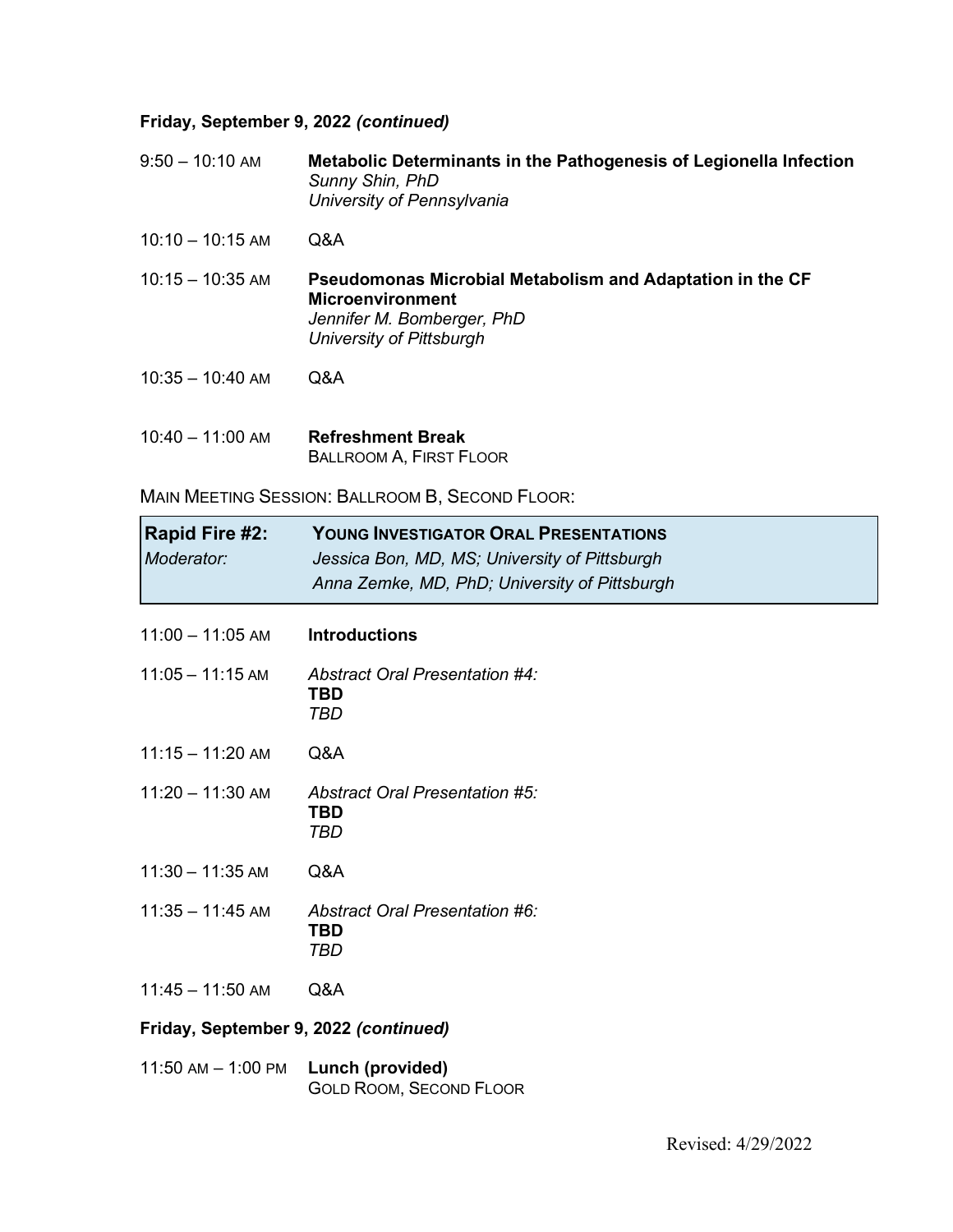# **MAIN MEETING SESSION: BALLROOM B, SECOND FLOOR:**<br>1:00 - 2:00 PM **Panel Discussion**

 $P$ anel Discussion

#### **CHANGING PATTERNS OF PUBLICATIONS AND ITS IMPACT ON ACADEMIC SUCCESS**

- *Jason D. Christie, MD, MSCE; Editor for American Thoracic Society*
- *Mark Gladwin, MD; Editor for American Thoracic Society*
- *Lorraine Ware, MD; Director, Vanderbilt Medical Scholars Program*
- *Corrine Williams, PhD; Senior Science Editor, The Journal of Clinical Investigation*

| $2:00 - 2:15$ PM | <b>Refreshment Break</b>       |
|------------------|--------------------------------|
|                  | <b>BALLROOM A, FIRST FLOOR</b> |

#### MAIN MEETING SESSION: BALLROOM B, SECOND FLOOR:

| <b>Session 7:</b>        | <b>METABOLIC AND PHYSIOLOGIC DETERMINANTS OF COVID</b><br><b>PATHOGENESIS</b>                               |
|--------------------------|-------------------------------------------------------------------------------------------------------------|
| Session Chairs:          | Georgios Kitsios, MD, PhD; University of Pittsburgh                                                         |
|                          | John McDyer, MD; University of Pittsburgh                                                                   |
| $2:15 - 2:20$ PM         | <b>Session Chair Introduction</b>                                                                           |
| $2:20 - 2:40$ PM         | Immuno-metabolomes and Immuno-lipidomes in COVID-19<br>Charles Dela Cruz, MD, PhD<br><b>Yale University</b> |
| $2:40 - 2:45$ PM         | Q&A                                                                                                         |
| $2:45 - 3:05$ PM         | <b>Metabolic Vulnerabilities in COVID-19</b><br>Peter Mullen, PhD<br><b>USC Keck School of Medicine</b>     |
| $3:05 - 3:10 \text{ PM}$ | Q&A                                                                                                         |
| $3:10 - 3:35$ PM         | <b>Refreshment Break</b><br><b>BALLROOM A, FIRST FLOOR</b>                                                  |

#### MAIN MEETING SESSION: BALLROOM B, SECOND FLOOR:

| <b>Session 8:</b> | <b>TARGETING METABOLISM FOR NOVEL THERAPIES</b>       |
|-------------------|-------------------------------------------------------|
| Session Chairs:   | Faraaz Shah, MD, MPH; University of Pittsburgh        |
|                   | Bruce Levy, MD; Harvard University School of Medicine |
| $3:35 - 3:40$ PM  | <b>Session Chair Introduction</b>                     |